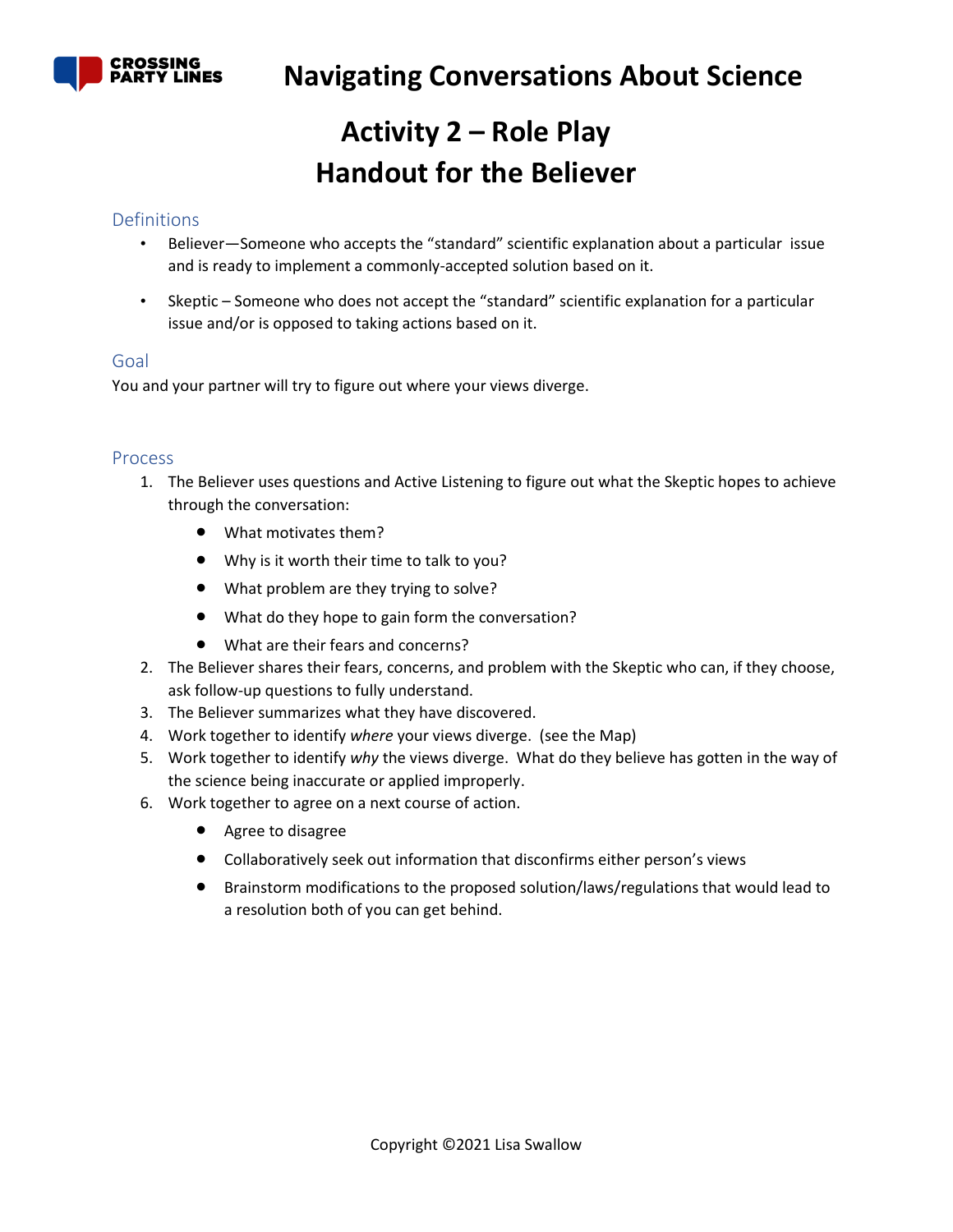

## **Believer**

You live in a community where there is a mandate in place saying you must wear a mask in any public space, whether it is indoors or outdoors, whether you are vaccinated or not. A conversation you are in shifts from talking about the weather to talking about wearing masks and mask mandates

**You**: Think wearing masks is the right thing to do. You support the mandates and while you don't like wearing masks, you are happy to do so for the greater good of society.

**They**: Are opposed to wearing masks and often don't wear one, despite the mandate that is in place.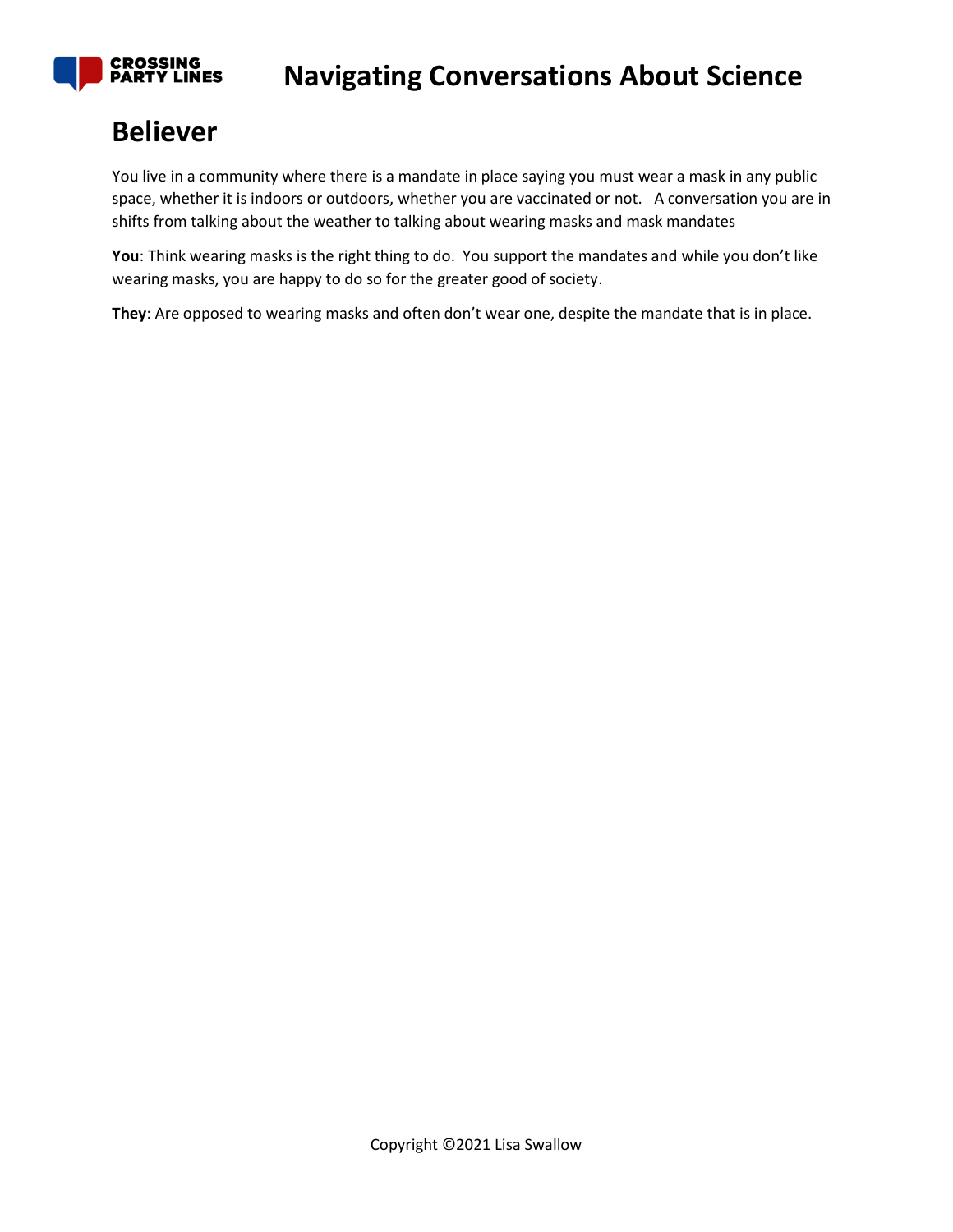

# **Skeptic**

You live in a community where there is a mandate in place saying you must wear a mask in any public space, whether it is indoors or outdoors, whether you are vaccinated or not. A conversation you are in shifts from talking about the weather to talking about wearing masks and mask mandates

**They**: Think wearing masks is the right thing to do. You support the mandates and while you don't like wearing masks, you are happy to do so for the greater good of society.

**You**: Are opposed to wearing masks and often don't wear one, despite the mandate that is in place.

You believe COVID is real, but not as big a deal as everyone makes out.

You know a few people who say they've had COVID. They all survived and most say it was "like the worst flu they ever had." No one you know was hospitalized for COVID or died from it.

You've heard that COVID isn't going anywhere—that it will probably be with us for the rest of our lives and that we will eventually develop herd immunity.

What you want more than anything is for things to go back to normal, and you believe not wearing masks is the fastest way to get there.

You are a strong believer in state's rights and are offended by the federal mandates requiring federal employees to wear masks. You consider those to be power-grabs and worry they set dangerous precedents. You want to fight this type of federal overreaching.

In past conversations about this topic, you have:

- Referenced an article stating "The health benefits of wearing masks are so modest that European countries don't require young children to wear them in schools."
- Argued that mandates are also indiscriminate and unfair to people suffering from asthma and to deaf people who must read lips.
- Told others about an image that riled you up showing a gala at the Metropolitan Museum of Art at which none of the attendees wore masks but all the staff were wearing them… you feel it is common for people at the top to dictate how others should behave but don't follow their own dictates. You think this is complete hypocrisy.

You are willing to have this conversation because you know you have some very good points and hope to silence your friend's criticism by sharing them. You want your friend to respect you and worry that because you aren't wearing a mask they will judge you as either a fanatic or as self-centered.

You don't want to change their mind but you do want them to let you make your own decisions without being judged.

If asked what the problem is, you might say there are several:

- Society's judgmental attitudes
- The Federal government's desire to take power away from local and state agencies
- Poorly designed legislation not flexible enough to fit outlier situations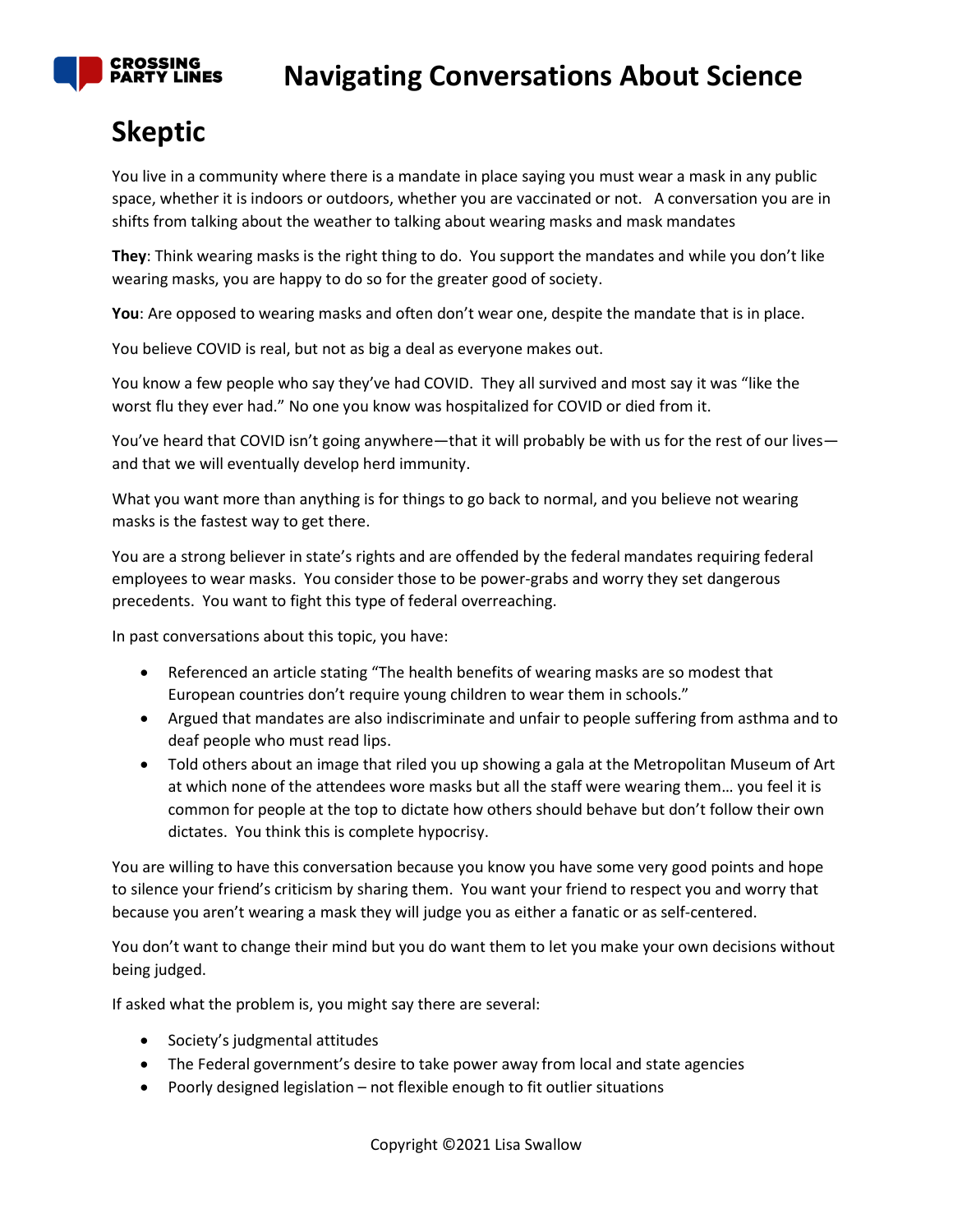

Fears and Concerns:

• You are much more afraid of federal overreach and losing individual freedoms than you are of dying of COVID.